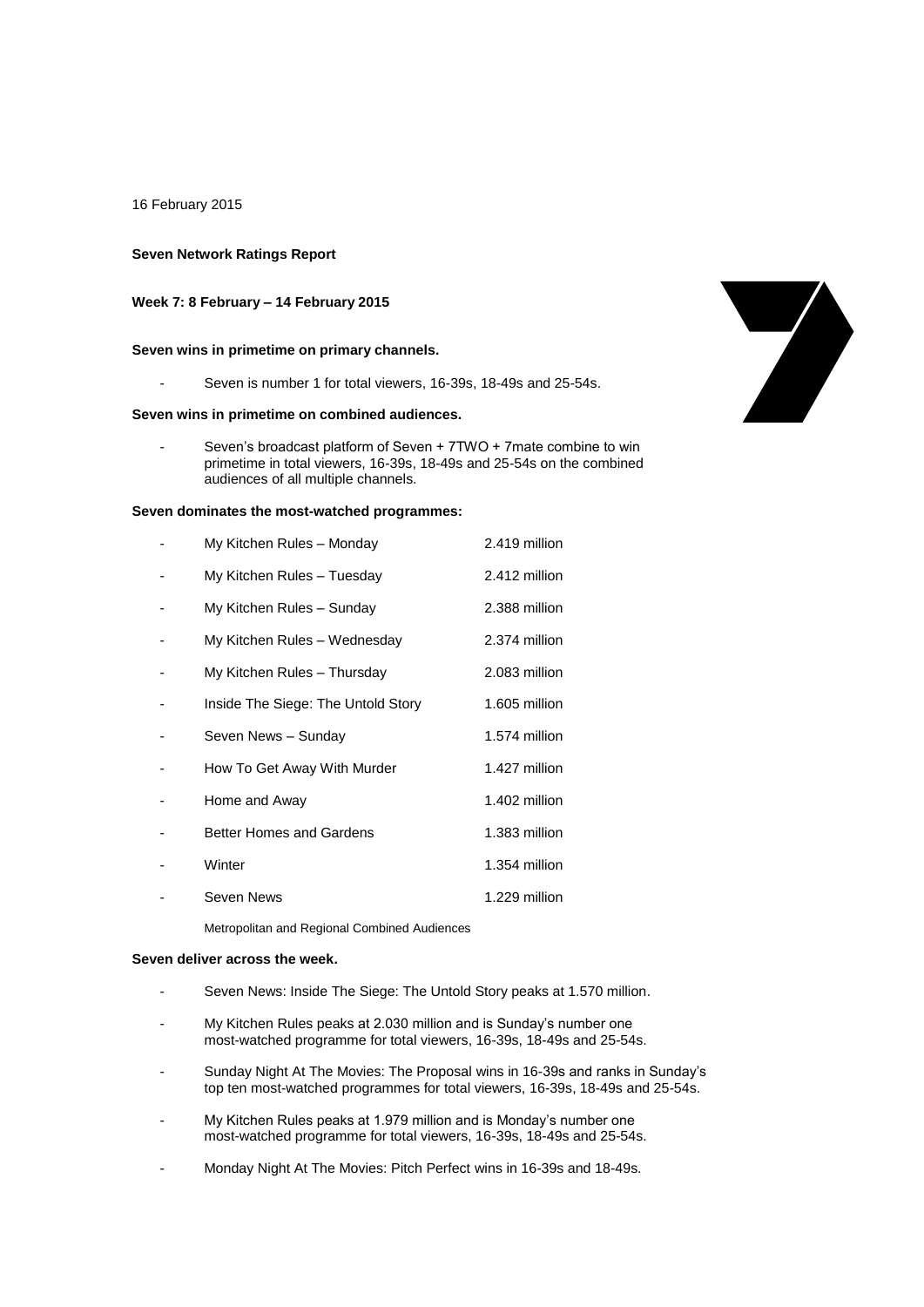- My Kitchen Rules peaks at 2.134 million and is Tuesday's number one most-watched programme for total viewers, 16-39s, 18-49s and 25-54s.
- How To Get Away With Murder wins in total viewers, 16-39s, 18-49s and 25-54s and ranks in Tuesday's top three most-watched programmes in all key audiences.
- My Kitchen Rules peaks at 1.952 million and is Wednesday's number one most-watched programme for total viewers, 16-39s, 18-49s and 25-54s.
- Winter wins in total viewers, 16-39s, 18-49s and 25-54s.
- My Kitchen Rules peaks at 1.796 million and is Thursday's number one most-watched programme for total viewers, 16-39s, 18-49s and 25-54s.
- Better Homes and Gardens peaks at 1.078 million and is Friday's most-watched programme for 18-49s and one of the top two most-watched programmes for 16-39s and 25-54s.

#### **Seven wins in breakfast television.**

Sunrise is up 16% on Today in total viewers.

#### **Seven wins in morning television.**

The Morning Show is up 42% on Mornings.

#### **Primetime audience demographics for primary channels**

| 6:00pm-midnight Week 7, 2015 |       |       |       |            |            |
|------------------------------|-------|-------|-------|------------|------------|
| <b>Audience shares</b>       | Seven | Nine  | Ten   | <b>ABC</b> | <b>SBS</b> |
| All People                   | 23.9% | 21.6% | 11.4% | 13.4%      | 3.5%       |
| 16-39s                       | 26.7% | 23.0% | 14.2% | 5.0%       | 2.2%       |
| 18-49s                       | 26.3% | 23.0% | 14.2% | 6.2%       | 2.6%       |
| 25-54s                       | 26.2% | 23.2% | 13.8% | 7.1%       | 2.9%       |

#### **Primetime audience demographics for digital channels**

| 6:00pm-midnight Week 7, 2015 |         |        |            |            |
|------------------------------|---------|--------|------------|------------|
| <b>Audience shares</b>       | Total   | 16-39s | $18 - 49s$ | $25 - 54s$ |
| 7TWO                         | 4.4%    | 1.6%   | 1.8%       | 2.2%       |
| 7 <sub>mate</sub>            | 3.4%    | 5.5%   | 5.2%       | 4.8%       |
| GO!                          | 4.5%    | 6.3%   | 5.7%       | 5.3%       |
| Gem                          | 3.2%    | 2.3%   | 2.3%       | 2.4%       |
| One:                         | 2.1%    | 2.4%   | 2.6%       | 2.7%       |
| Eleven                       | 2.7%    | 4.6%   | 4.1%       | 3.7%       |
| ABC <sub>2</sub> :           | 2.4%    | 2.9%   | 2.6%       | 2.4%       |
| ABC3                         | $0.7\%$ | 0.5%   | 0.5%       | 0.5%       |
| ABC News 24                  | 1.5%    | 1.0%   | 1.2%       | 1.2%       |
| SBS <sub>2</sub>             | 1.0%    | 1.5%   | 1.4%       | 1.3%       |
| <b>NITV</b>                  | 0.2%    | 0.2%   | 0.2%       | 0.3%       |

## **Primetime audience demographics for combined audiences of all channels**.

| 6:00pm-midnight Week 7, 2015 |       |       |       |            |            |  |
|------------------------------|-------|-------|-------|------------|------------|--|
| <b>Audience shares</b>       | Seven | Nine  | Ten   | <b>ABC</b> | <b>SBS</b> |  |
| All People                   | 31.7% | 29.3% | 16.2% | 18.0%      | 4.8%       |  |
| 16-39s                       | 33.9% | 31.6% | 21.2% | 9.4%       | 3.9%       |  |
| 18-49s                       | 33.3% | 31.1% | 20.9% | 10.5%      | 4.2%       |  |
| 25-54s                       | 33.2% | 30.9% | 20.2% | 11.2%      | 4.5%       |  |

FTA Channels and Total TV

Copyright Oztam Data: Consolidated (Live + As Live + TSV) and Overnight (Live + As Live).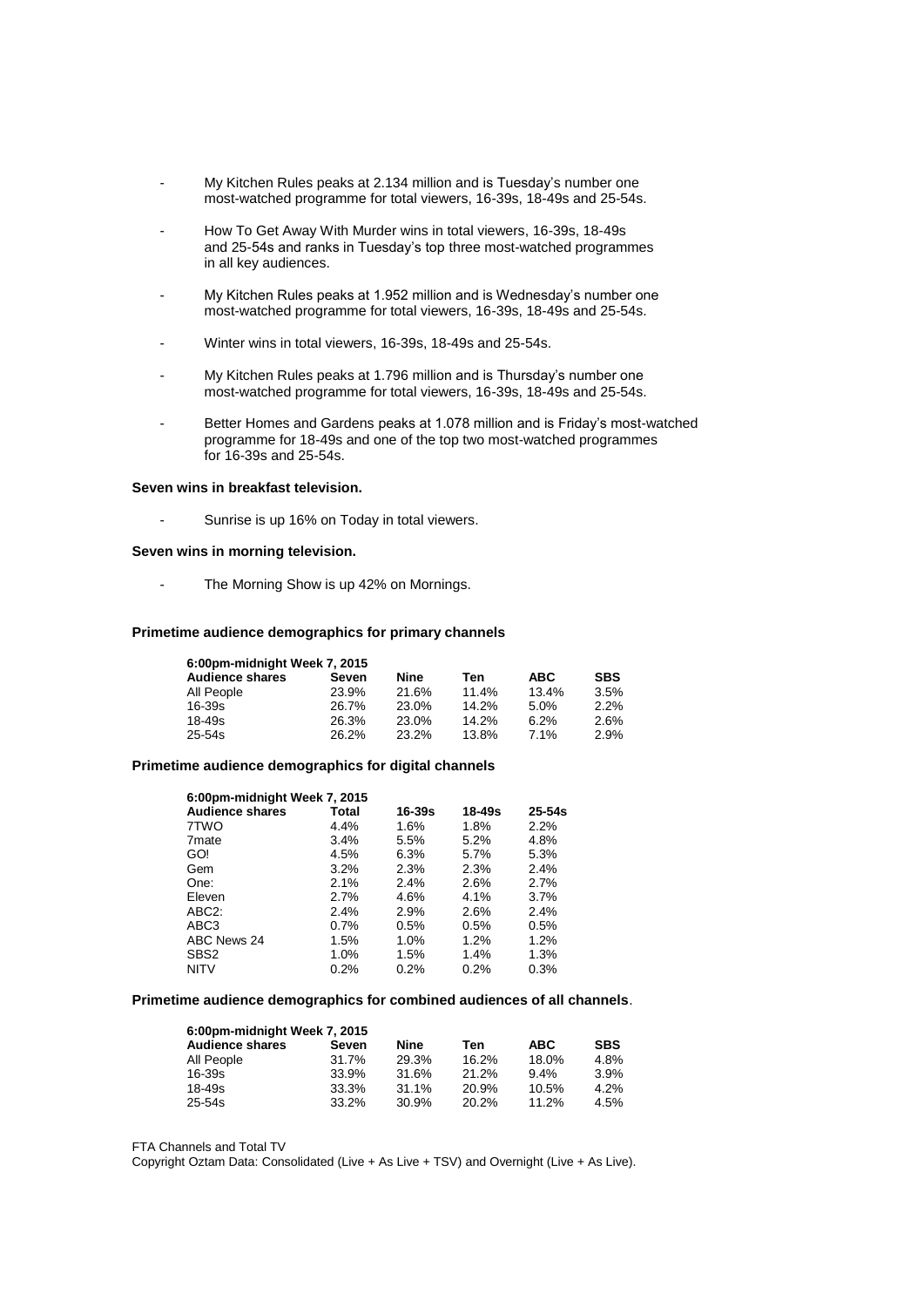## **Primetime Programming Analysis**

## **Sunday**

- Seven wins in primetime in all key audience demographics on primary channels.
	- Seven is number 1 for 16-39s, 18-49s and 25-54s.
	- Seven is up 25% on Nine and up 169% on Ten in 16-39s. Seven is up 11% on Nine and up 152% on Ten in 18-49s. Seven is up 5% on Nine and up 147% on Ten in 25-54s.
- Seven wins in primetime on digital channels.
	- 7mate is the most-watched digital channel for 16-39s, 18-49s and 25-54s.
- Seven wins in primetime in all key audience demographics on combined audiences.
	- Seven + 7TWO + 7mate is number one for 16-39s, 18-49s and 25-54s on the combined audiences of all channels.
	- Seven (Seven + 7TWO + 7mate) is up 20% on Nine (Nine + Go + Gem) and up 115% on Ten (Ten + One + Eleven) in 16-39s. Seven is up 8% on Nine and up 107% on Ten in 18-49s. Seven is up 4% on Nine and up 107% on Ten in 25-54s.
- Seven wins in breakfast television. Weekend Sunrise is up 44% on Weekend Today across 7:00-10:00am.
- Seven scores in the most-watched programmes:

| <b>All People</b><br>My Kitchen Rules<br>Inside The Siege<br>Seven News<br>The Proposal | #1<br>#4<br>#6<br>#10 | $25 - 54s$<br>My Kitchen Rules<br>Inside The Siege<br>Seven News<br>The Proposal | #1<br>#4<br>#5<br>#8 |
|-----------------------------------------------------------------------------------------|-----------------------|----------------------------------------------------------------------------------|----------------------|
| $16 - 39s$<br>My Kitchen Rules<br>Inside The Siege<br>The Proposal<br>Seven News        | #1<br>#4<br>#6<br>#7  | 18-49s<br>My Kitchen Rules<br>Inside The Siege<br>Seven News<br>The Proposal     | #1<br>#4<br>#5<br>#8 |

- **Seven News** (1.079 million).
- **Seven News: Inside The Siege: The Untold Story** (1.118 million) peaks at 1.570 million – 27 share in 16-39s, 27 share in 18-49s and 27 share in 25-54s.
- **My Kitchen Rules** (1.690 million) peaks at 2.030 million and is Sunday's number one most-watched programme for total viewers, 16-39s, 18-49s and 25-54s – 32 share in total viewers, 39 share in 16-39s, 37 share in 18-49s and 36 share in 25-54s.
- **Sunday Night At The Movies: The Proposal** (0.583 million) wins in 16-39s and ranks in Sunday's top ten most-watched programmes for total viewers, 16-39s, 18-49s and 25-54s – 31 share in 16-39s, 27 share in 18-49s and 26 share in 25-54s.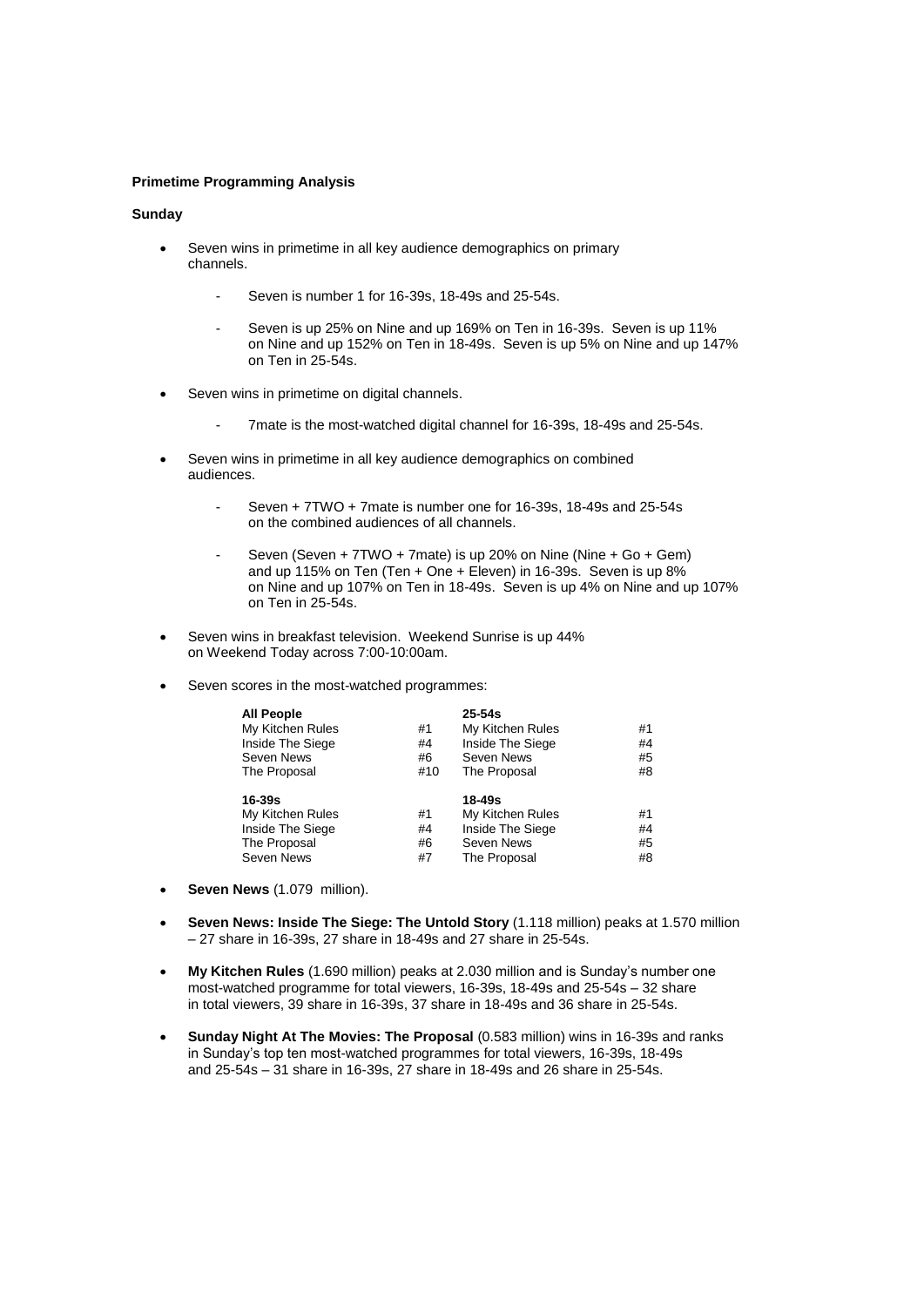## **Monday**

- Seven wins in primetime on primary channels.
	- Seven is number 1 for total viewers, 16-39s, 18-49s and 25-54s.
	- Seven is up 12% on Nine and up 125% on Ten in total viewers.
	- Seven is up 19% on Nine and up 120% on Ten in 16-39s. Seven is up 20% on Nine and up 117% on Ten in 18-49s. Seven is up 21% on Nine and up 116% on Ten in 25-54s.
- Seven wins in primetime on digital channels.
	- 7TWO is the most-watched digital channel for total viewers.
	- 7mate is the most-watched digital channel for 18-49s and 25-54s.
- Seven wins in primetime on combined audiences.
	- Seven + 7TWO + 7mate is number one for total viewers, 16-39s, 18-49s and 25-54s on the combined audiences of all channels.
	- Seven (Seven + 7TWO + 7mate) is up 13% on Nine (Nine + Go + Gem) and up 100% on Ten (Ten + One + Eleven) in total viewers.
	- Seven is up 8% on Nine and up 72% on Ten in 16-39s. Seven is up 12% on Nine and up 74% on Ten in 18-49s. Seven is up 16% on Nine and up 75% on Ten in 25-54s.
- Seven wins in breakfast television. Sunrise is up 23% on Today.
- Seven scores in the most-watched programmes:

| <b>All People</b>          |    | $25 - 54s$           |    |
|----------------------------|----|----------------------|----|
| My Kitchen Rules           | #1 | My Kitchen Rules     | #1 |
| Seven News                 | #5 | <b>Pitch Perfect</b> | #5 |
| Seven News - Today Tonight | #6 | Home and Away        | #6 |
| Home and Away              | #9 |                      |    |
| 16-39s                     |    | 18-49s               |    |
| My Kitchen Rules           | #1 | My Kitchen Rules     | #1 |
| <b>Pitch Perfect</b>       | #4 | <b>Pitch Perfect</b> | #4 |
| Home and Away              | #6 | Home and Away        | #6 |

- **Home and Away** (0.882 million) wins in 16-39s, 18-49s and 25-54s.
- **My Kitchen Rules** (1.656 million) peaks at 1.979 million and is Monday's number one most-watched programme for total viewers, 16-39s, 18-49s and 25-54s – 32 share in total viewers, 36 share in 16-39s, 36 share in 18-49s and 36 share in 25-54s.
- **Monday Night At The Movies: Pitch Perfect** (0.642 million) wins in 16-39s and 18-49s – 31 share in 16-39s, 28 share in 18-49s and 26 share in 25-54s.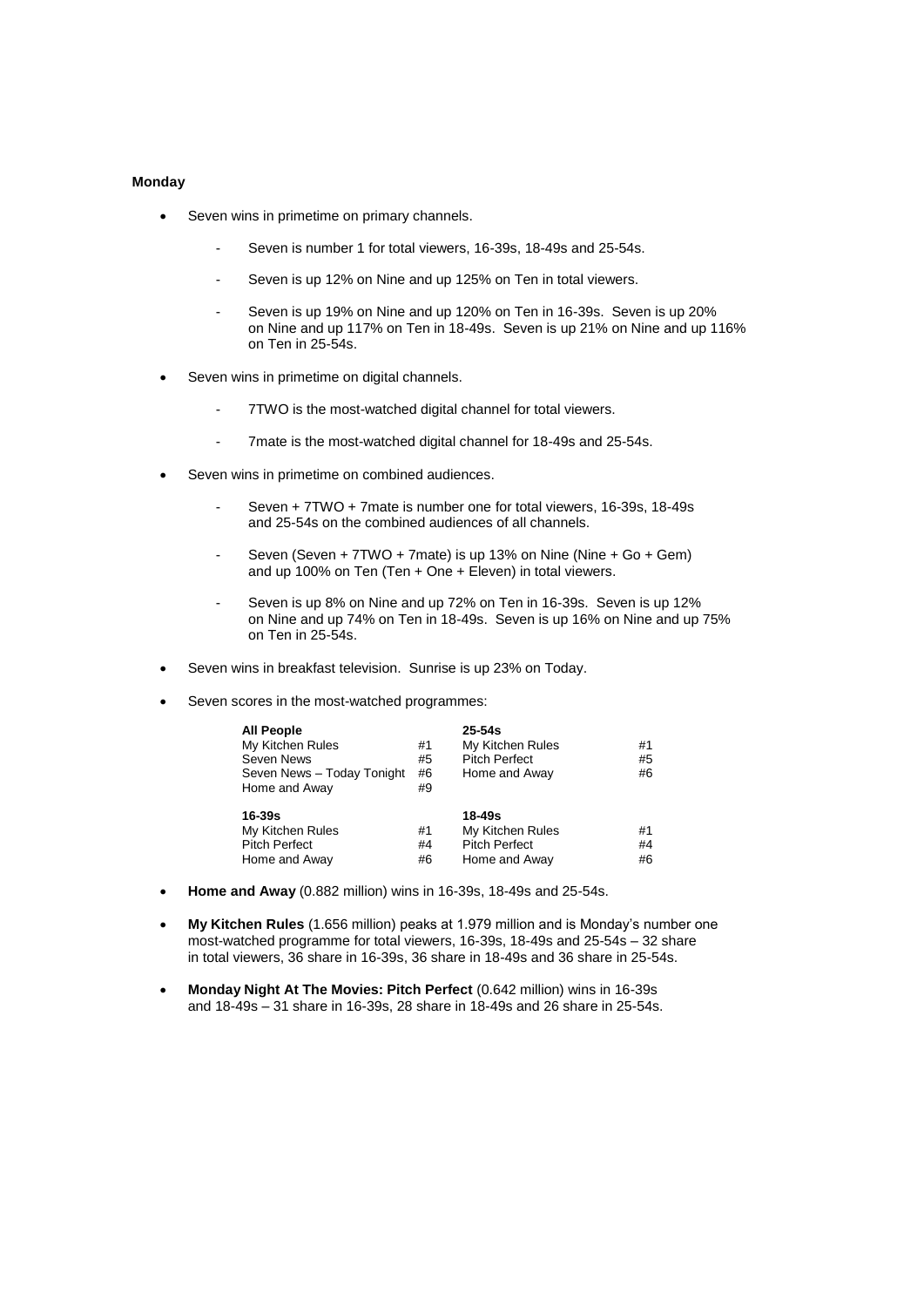## **Tuesday**

- Seven wins in primetime on primary channels.
	- Seven is number 1 for total viewers, 16-39s, 18-49s and 25-54s.
	- Seven is up 34% on Nine and up 97% on Ten in total viewers.
	- Seven is up 30% on Nine and up 109% on Ten in 16-39s. Seven is up 29% on Nine and up 94% on Ten in 18-49s. Seven is up 23% on Nine and up 95% on Ten in 25-54s.
- Seven wins in primetime on digital channels.
	- 7mate is the most-watched digital channel for 16-39s.
- Seven wins in primetime on combined audiences.
	- Seven + 7TWO + 7mate is number one for total viewers, 16-39s, 18-49s and 25-54s on the combined audiences of all channels.
	- Seven (Seven + 7TWO + 7mate) is up 16% on Nine (Nine + Go + Gem) and up 83% on Ten (Ten + One + Eleven) in total viewers.
	- Seven is up 26% on Nine and up 91% on Ten in 16-39s. Seven is up 24% on Nine and up 74% on Ten in 18-49s. Seven is up 18% on Nine and up 72% on Ten in 25-54s.
- Seven wins in breakfast television. Sunrise is up 12% on Today.
- Seven wins in morning television. The Morning Show is up 34% on Mornings.
- Seven scores in the most-watched programmes:

| <b>All People</b><br>My Kitchen Rules<br>How To Get Away With Murder<br>Seven News<br>Seven News - Today Tonight<br>Home and Away | #1<br>#3<br>#6<br>#7<br>#8 | $25 - 54s$<br>My Kitchen Rules<br>How To Get Away With Murder<br>Home and Away | #1<br>#3<br>#6 |
|-----------------------------------------------------------------------------------------------------------------------------------|----------------------------|--------------------------------------------------------------------------------|----------------|
| $16 - 39s$<br>My Kitchen Rules<br>How To Get Away With Murder<br>Home and Away                                                    | #1<br>#3<br>#6             | 18-49s<br>My Kitchen Rules<br>How To Get Away With Murder<br>Home and Away     | #1<br>#3<br>#6 |

- **Home and Away** (0.891 million) wins in 16-39s, 18-49s and 25-54s.
- **My Kitchen Rules** (1.730 million) peaks at 2.134 million and is Tuesday's number one most-watched programme for total viewers, 16-39s, 18-49s and 25-54s – 36 share in total viewers, 40 share in 16-39s, 39 share in 18-49s and 39 share in 25-54s.
- **How To Get Away With Murder** (1.069 million) wins in total viewers, 16-39s, 18-49s and 25-54s and ranks in Tuesday's top three most-watched programmes in all key audiences – 27 share in total viewers, 32 share in 16-39s, 32 share in 18-49s and 31 share in 25-54s.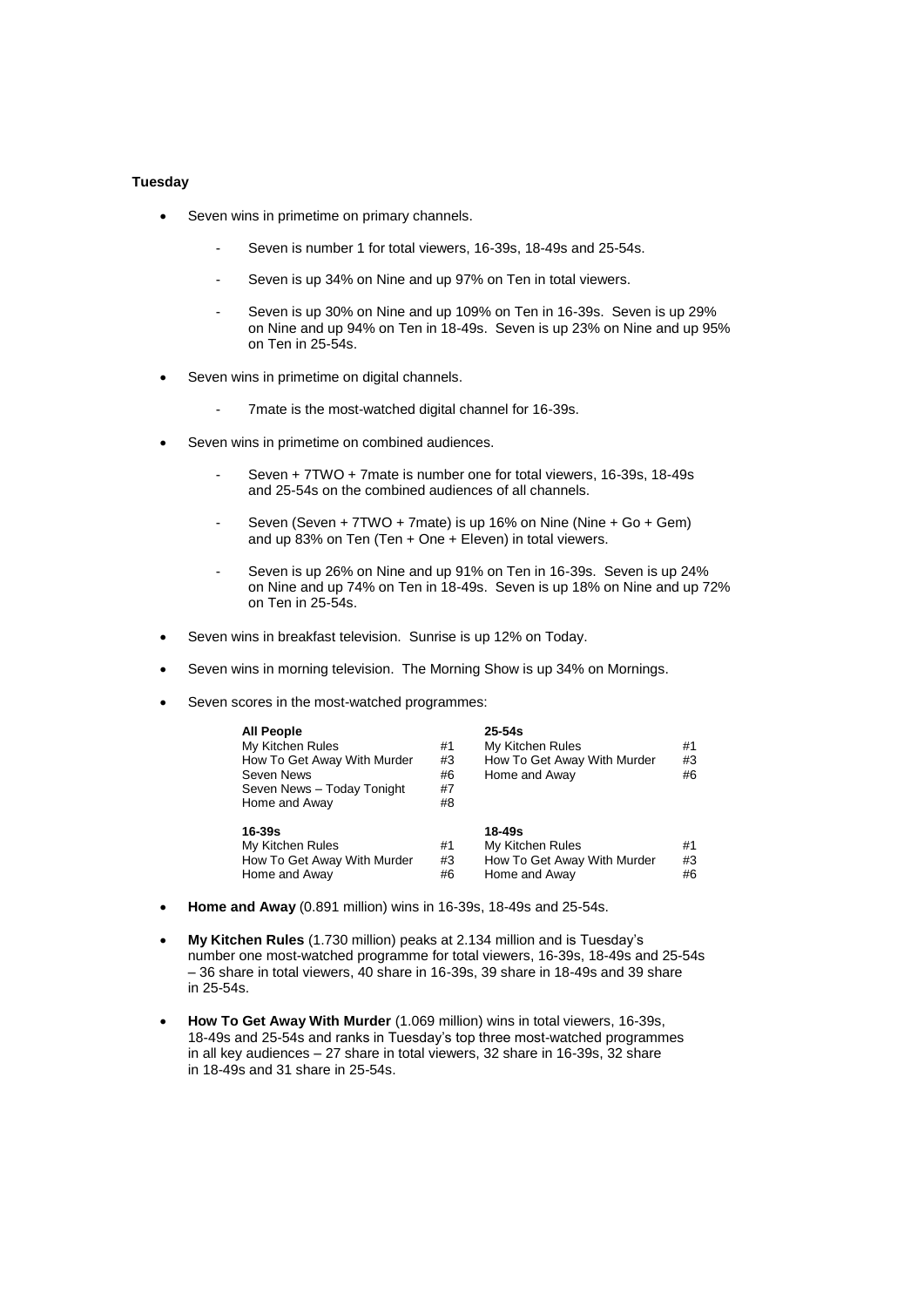## **Wednesday**

- Seven wins in news.
- Seven wins in primetime on primary channels.
	- Seven is number 1 for total viewers, 16-39s, 18-49s and 25-54s.
	- Seven is up 47% on Nine and up 135% on Ten in total viewers.
	- Seven is up 53% on Nine and up 90% on Ten in 16-39s. Seven is up 48% on Nine and up 84% on Ten in 18-49s. Seven is up 33% on Nine and up 94% on Ten in 25-54s.
- Seven wins in primetime on combined audiences of all channels.
	- Seven + 7TWO + 7mate is number one for total viewers, 16-39s, 18-49s and 25-54s on the combined audiences of all channels.
	- Seven (Seven + 7TWO + 7mate) is up 39% on Nine (Nine + Go + Gem) and up 119% on Ten (Ten + One + Eleven) in total viewers.
	- Seven is up 19% on Nine and up 50% on Ten in 16-39s. Seven is up 24% on Nine and up 56% on Ten in 18-49s. Seven is up 17% on Nine and up 66% on Ten in 25-54s.
- Seven wins in breakfast television. Sunrise leads Today.
- Seven wins in morning television. The Morning Show is up 46% on Mornings.
- Seven scores in the most-watched programmes:

| <b>All People</b>          |    | $25 - 54s$                 |     |
|----------------------------|----|----------------------------|-----|
| My Kitchen Rules           | #1 | My Kitchen Rules           | #1  |
| Seven News                 | #2 | Winter                     | #4  |
| Seven News - Today Tonight | #4 | Home and Away              | #5  |
| Winter                     | #7 | Seven News - Today Tonight | #10 |
| Home and Away              | #8 |                            |     |
| 16-39s                     |    | 18-49s                     |     |
| My Kitchen Rules           | #1 | My Kitchen Rules           | #1  |
| Home and Away              | #3 | Home and Away              | #4  |
| Winter                     | #6 | Winter                     | #5  |

- **Home and Away** (0.892 million) wins in 16-39s, 18-49s and 25-54s.
- **My Kitchen Rules** (1.632 million) peaks at 1.952 million and is Wednesday's number one most-watched programme for total viewers, 16-39s, 18-49s and 25-54s – 34 share in total viewers, 42 share in 16-39s, 39 share in 18-49s and 38 share in 25-54s.
- **Winter** (0.918 million) wins in total viewers, 16-39s, 18-49s and 25-54s 25 share in total viewers.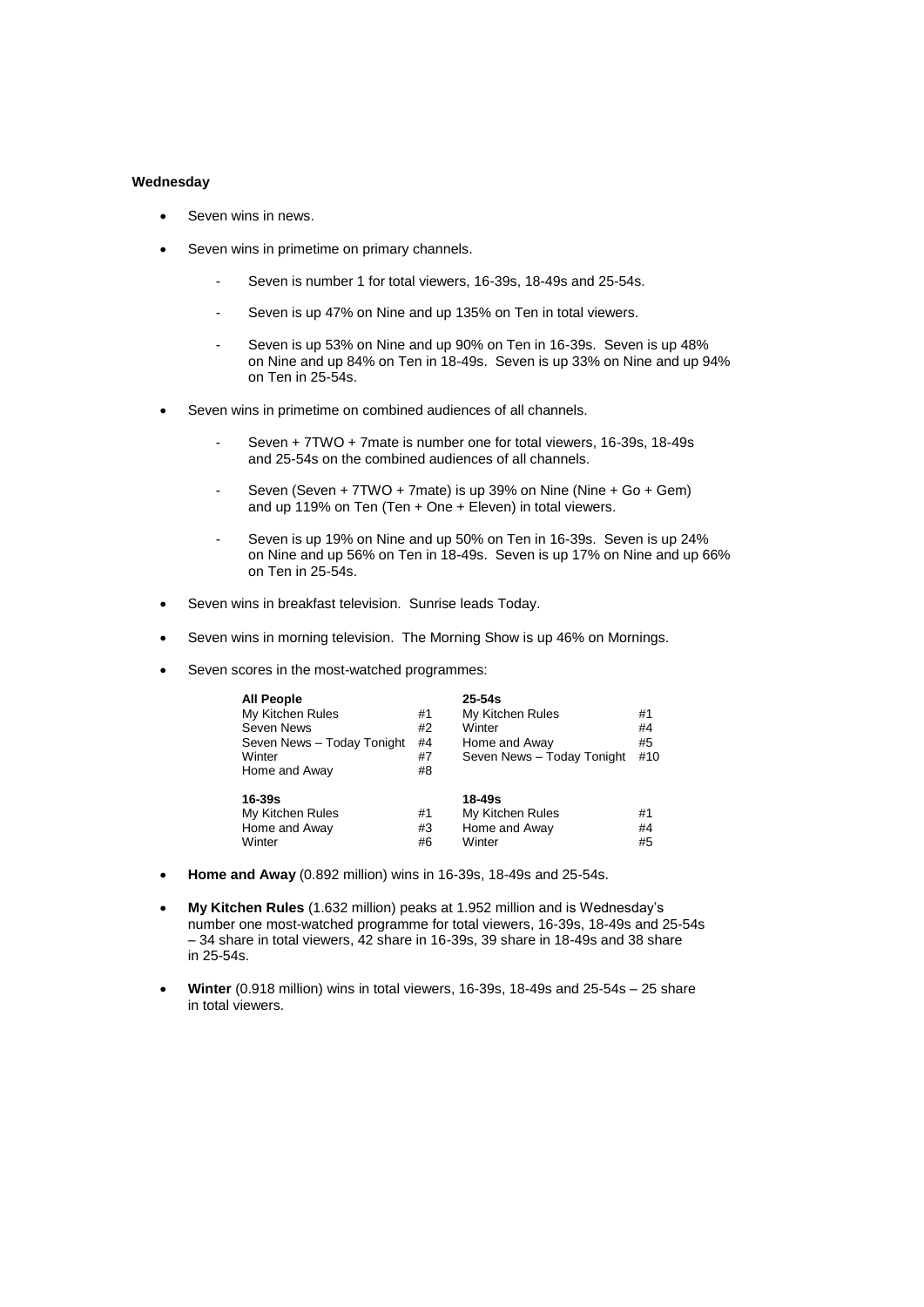### **Thursday**

- Seven wins in news.
- Seven wins in primetime on primary channels.
	- Seven is number 1 for total viewers, 16-39s, 18-49s and 25-54s.
	- Seven is up 55% on Nine and up 89% on Ten in total viewers.
	- Seven is up 68% on Nine and up 45% on Ten in 16-39s. Seven is up 71% on Nine ads up 48% on Ten in 18-49s. Seven is up 69% on Nine and up 59% on Ten in 25-54s.
- Seven wins in primetime on digital channels.
	- 7TWO is the most-watched digital channel for total viewers.
	- 7mate is the most-watched digital channel for 16-39s, 18-49s and 25-54s.
- Seven wins in primetime on combined audiences of all channels.
	- Seven + 7TWO + 7mate is number one for total viewers, 16-39s, 18-49s and 25-54s on the combined audiences of all channels.
	- Seven (Seven + 7TWO + 7mate) is up 54% on Nine (Nine + Go + Gem) and up 79% on Ten (Ten + One + Eleven) in total viewers.
	- Seven is up 48% on Nine and up 27% on Ten in 16-39s. Seven is up 53% on Nine and up 30% on Ten in 18-49s. Seven is up 52% on Nine and up 39% on Ten in 25-54s.
- Seven wins in breakfast television. Sunrise is up 13% on Today.
- Seven wins in morning television. The Morning Show is up 37% on Mornings.
- Seven scores in the most-watched programmes:

| <b>All People</b>          |    | $25 - 54s$                 |     |
|----------------------------|----|----------------------------|-----|
| My Kitchen Rules           | #1 | My Kitchen Rules           | #1  |
| Seven News - Today Tonight | #2 | Home and Away              | #2  |
| Seven News                 | #3 | Seven News - Today Tonight | #7  |
| Home and Away              | #6 | Seven News                 | #10 |
|                            |    |                            |     |
|                            |    |                            |     |
| 16-39s                     |    | 18-49s                     |     |
| My Kitchen Rules           | #1 | My Kitchen Rules           | #1  |
| Home and Away              | #4 | Home and Away              | #3  |
| Seven News - Today Tonight | #8 | Seven News - Today Tonight | #7  |

- **Home and Away** (0.859 million wins in total viewers, 16-39s, 18-49s and 25-54s.
- **My Kitchen Rules** (1.490 million) peaks at 1.796 million and is Thursday's number one most-watched programme for total viewers, 16-39s, 18-49s and 25-54s – 33 share in total viewers, 37 share in 16-39s, 37 share in 18-49s and 37 share in 25-54s.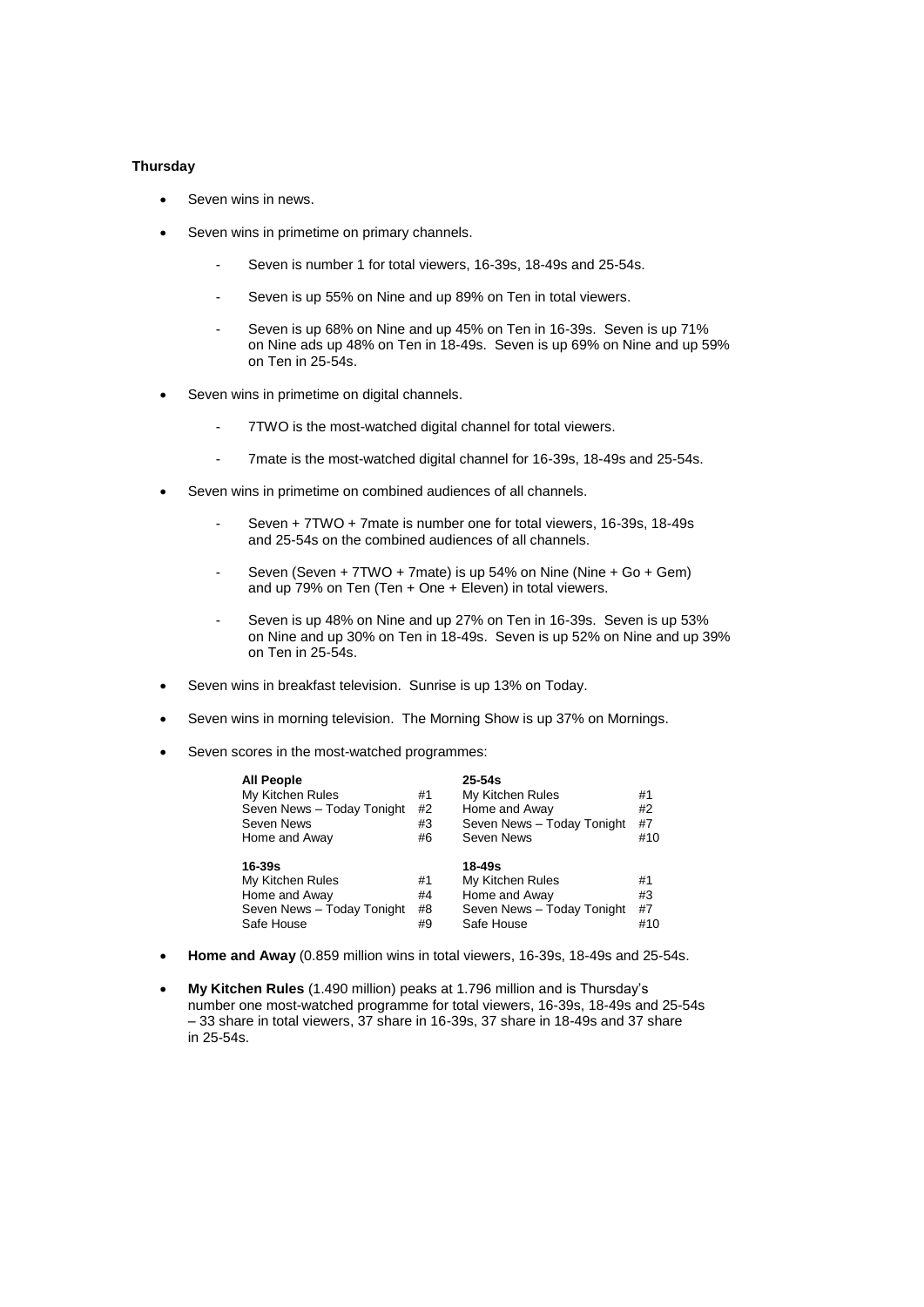# **Friday**

- Seven wins in news.
- Seven wins in primetime on primary channels.
	- Seven is number 1 for total viewers: up 4% on Nine and up 87% on Ten.
- Seven wins in breakfast television. Sunrise is up 15% on Today.
- Seven wins in morning television. The Morning Show is up 44% on Mornings
- Seven scores in the most-watched programmes:

| <b>All People</b><br>Seven News<br><b>Better Homes and Gardens</b><br>Seven News - Today Tonight | #2<br>#4<br>#6 | $25 - 54s$<br><b>Better Homes and Gardens</b><br>Oblivion<br>Seven News<br>Seven News - Today Tonight | #2<br>#4<br>#5<br>#7 |
|--------------------------------------------------------------------------------------------------|----------------|-------------------------------------------------------------------------------------------------------|----------------------|
| $16-39s$                                                                                         |                | 18-49s                                                                                                |                      |
| Better Homes and Gardens                                                                         | #2             | Better Homes and Gardens                                                                              | #1                   |
| Oblivion                                                                                         | #3             | Oblivion                                                                                              | #3                   |
| Seven News                                                                                       | #8             | Seven News                                                                                            | #6                   |
| Seven News - Today Tonight                                                                       | #10            | Seven News - Today Tonight                                                                            | #8                   |

 **Better Homes and Gardens** (0.868 million) peaks at 1.078 million and is Friday's most-watched programme for 18-49s and one of the top two most-watched programmes for 16-39s and 25-54s.

## **Saturday**

Seven scores in the most-watched programmes:

| <b>All People</b><br>Seven News<br>Oz: The Great and Powerful            | #5<br>#10      | $25 - 54s$<br>Seven News<br>Oz: The Great and Powerful<br><b>Bad Teacher</b> | #4<br>#5<br>#8 |
|--------------------------------------------------------------------------|----------------|------------------------------------------------------------------------------|----------------|
| 16-39s<br>Seven News<br>Oz: The Great and Powerful<br><b>Bad Teacher</b> | #5<br>#7<br>#8 | $18 - 49s$<br>Seven News<br>Oz: The Great and Powerful<br><b>Bad Teacher</b> | #4<br>#5<br>#8 |